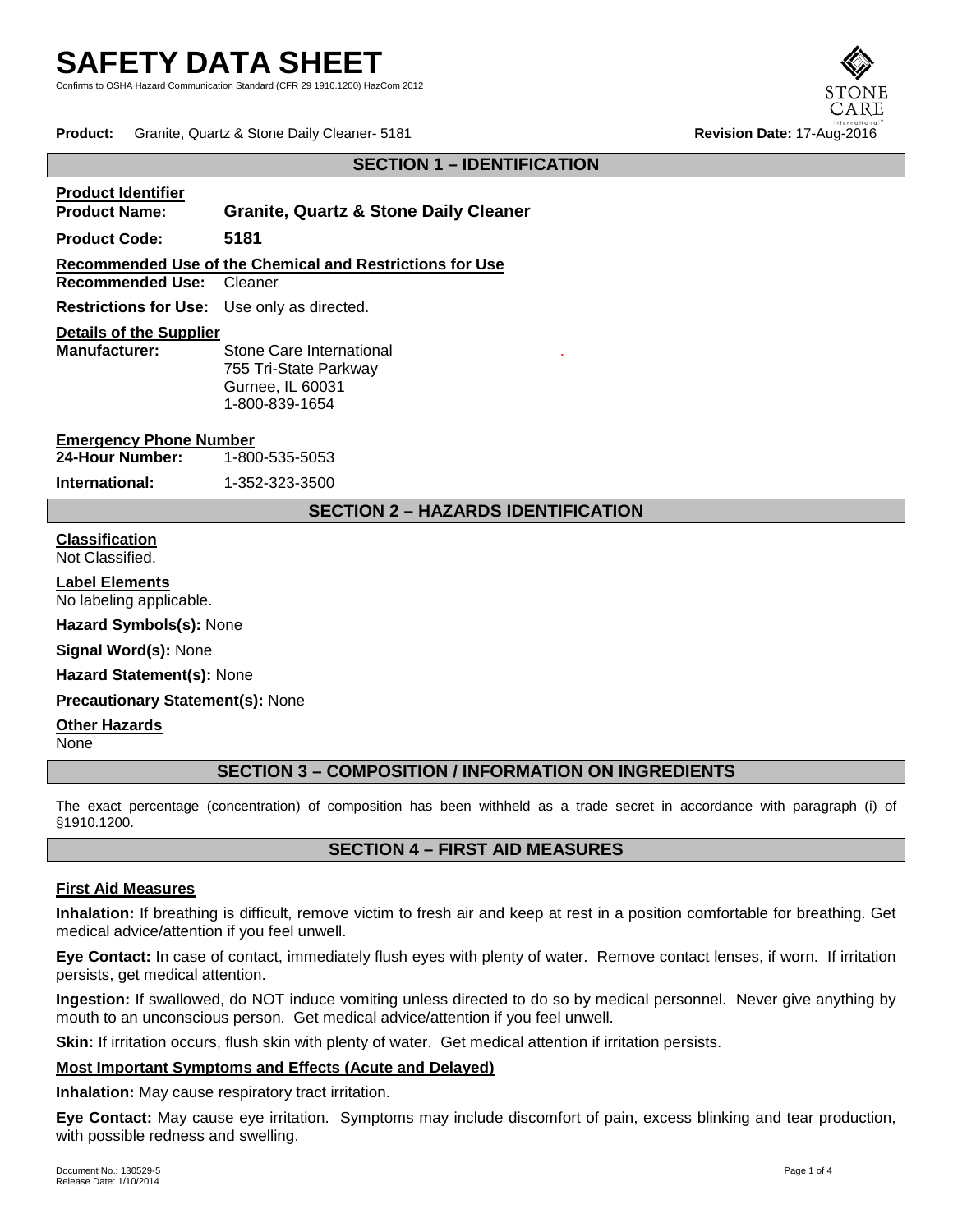Confirms to OSHA Hazard Communication Standard (CFR 29 1910.1200) HazCom 2012



**Product:** Granite, Quartz & Stone Daily Cleaner- 5181 **Revision Date:** 17-Aug-2016

**Ingestion:** May be harmful if swallowed. May cause stomach distress, nausea or vomiting.

**Skin:** May cause skin irritation. Symptoms may include redness, drying, defatting and cracking of the skin.

# **Indication of any Immediate Medical Attention and Special Treatment Needed**

**Note to Physician:** Treat symptomatically.

# **SECTION 5 – FIRE FIGHTING MEASURES**

### **Extinguishing Media**

**Suitable:** Treat for surrounding material

**Unsuitable:** None known.

### **Specific Hazards Arising from Chemical**

Products of combustion include but are not limited to: oxides of carbon.

### **Protective Equipment and Precautions for Firefighters**

Keep upwind of fire. As in any fire, wear self-contained breathing apparatus pressure-demand, MSHA/NIOSH (approved or equivalent) and full protective gear.

# **SECTION 6 – ACCIDENTAL RELEASE MEASURES**

#### **Personal Precautions, Protective Equipment, and Emergency Procedures**

**Personal Precautions:** Use personal protective equipment as recommended in section 8. Isolate the hazard area and deny entry to unnecessary and unprotected personnel.

**Environmental Precautions:** See Section 12 for ecological information.

### **Methods and Material for Containment and Cleaning Up**

Contain and/or absorb spill with inert material (e.g. sand, vermiculite), then place in a suitable container. Do not flush to sewer or allow to enter waterways. Use appropriate Personal Protective Equipment (PPE). Scoop up material and place in disposal container.

# **SECTION 7 – HANDLING AND STORAGE**

### **Precautions for Safe Handling**

**Handling:** Avoid contact with skin and eyes. Avoid breathing vapor or mist. Do not swallow. Handle and open container with care. Do not eat, drink or smoke when using this product.

**General Hygiene Advice:** Launder contaminated clothing before use. Wash hands before eating, drinking, or smoking.

#### **Conditions for Safe Storage, Including any Incompatibilities**

**Storage Conditions:** Keep out of reach of children. Keep container tightly closed.

**Incompatible Materials:** None known.

# **SECTION 8 – EXPOSURE CONTROLS/PERSONAL PROTECTION**

#### **Control Parameters**

# **Exposure Guidelines:**

None.

# **Appropriate Engineering Controls**

Not typically required.

#### **Individual Protection Measures**

**Respiratory Protection:** Not required for normal use.

**Skin and Body Protection:** Wear suitable protective clothing.

**Eye/Face Protection:** Safety glasses or goggles are recommended when using this product.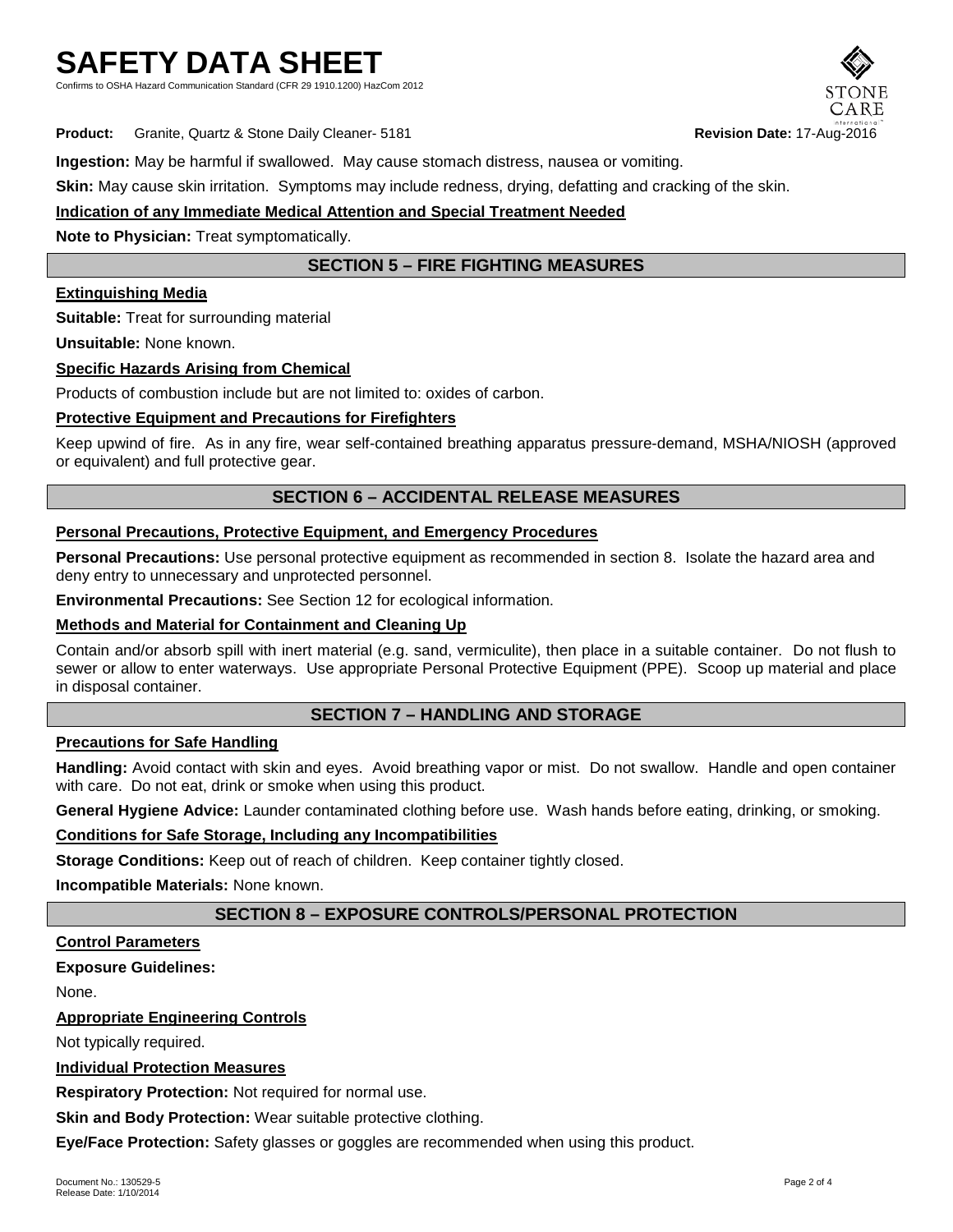Confirms to OSHA Hazard Communication Standard (CFR 29 1910.1200) HazCom 2012



**Product:** Granite, Quartz & Stone Daily Cleaner- 5181 **Revision Date: 17-Aug-2016 Revision Date: 17-Aug-2016** 

**General Work/Hygienic Practices:** Do not eat, smoke or drink where material is handled, processed or stored. Wash hands carefully before eating or smoking. Handle in accordance with good industrial hygiene and safety practice.

# **SECTION 9 – PHYSICAL AND CHEMICAL PROPERTIES**

**Appearance:** Yellow liquid **Odor:** Citrus **Odor threshold:** Not determined **pH:** 7.5 **Melting point/freezing point:** Not determined **Initial boiling point and boiling range:** Not determined **Flash point:** >93.3°C (>200 °F) TCC **Evaporation rate:** Not determined **Flammability (solid, gas):** Not flammable **Upper/lower flammability or explosive limits:** Not determined **Vapor pressure:** Not determined **Vapor density:** Not determined **Relative density:** 1.00 **Solubility(ies):** Not determined **Partition coefficient (n-octanol/water):** Not determined **Auto-ignition temperature:** Not determined

**Decomposition temperature:** Not determined

**Viscosity:** Not determined

# **SECTION 10 – STABILITY AND REACTIVITY**

**Reactivity:** Not reactive under normal conditions.

**Chemical stability:** Stable under recommended storage conditions.

**Possibility of hazardous reactions:** None under normal use.

**Conditions to avoid:** Heat. Incompatible materials.

**Incompatible materials:** None known.

**Hazardous decomposition products:** May include and are not limited to: oxides of carbon.

# **SECTION 11 - TOXICOLOGICAL INFORMATION**

#### **Information on Toxicological Effects**

**Likely Routes of Exposure:** Inhalation, skin contact, eye contact, ingestion

#### **Information Related to Physical, Chemical, and Toxicological Effects**

See section 4 of this SDS.

#### **Delayed and Immediate Effects as well as Chronic Effects from Short and Long-term Exposure**

**Carcinogenicity: NTP:** No **IARC:** No **OSHA:** No

# **Numerical Measures of Toxicity**

| <b>Product</b>   |                     |
|------------------|---------------------|
| ATE (oral)       | >2000 mg/kg, rat    |
| ATE (dermal)     | >2000 mg/kg, rabbit |
| ATE (inhalation) | $>20$ mg/l/4h, rat  |